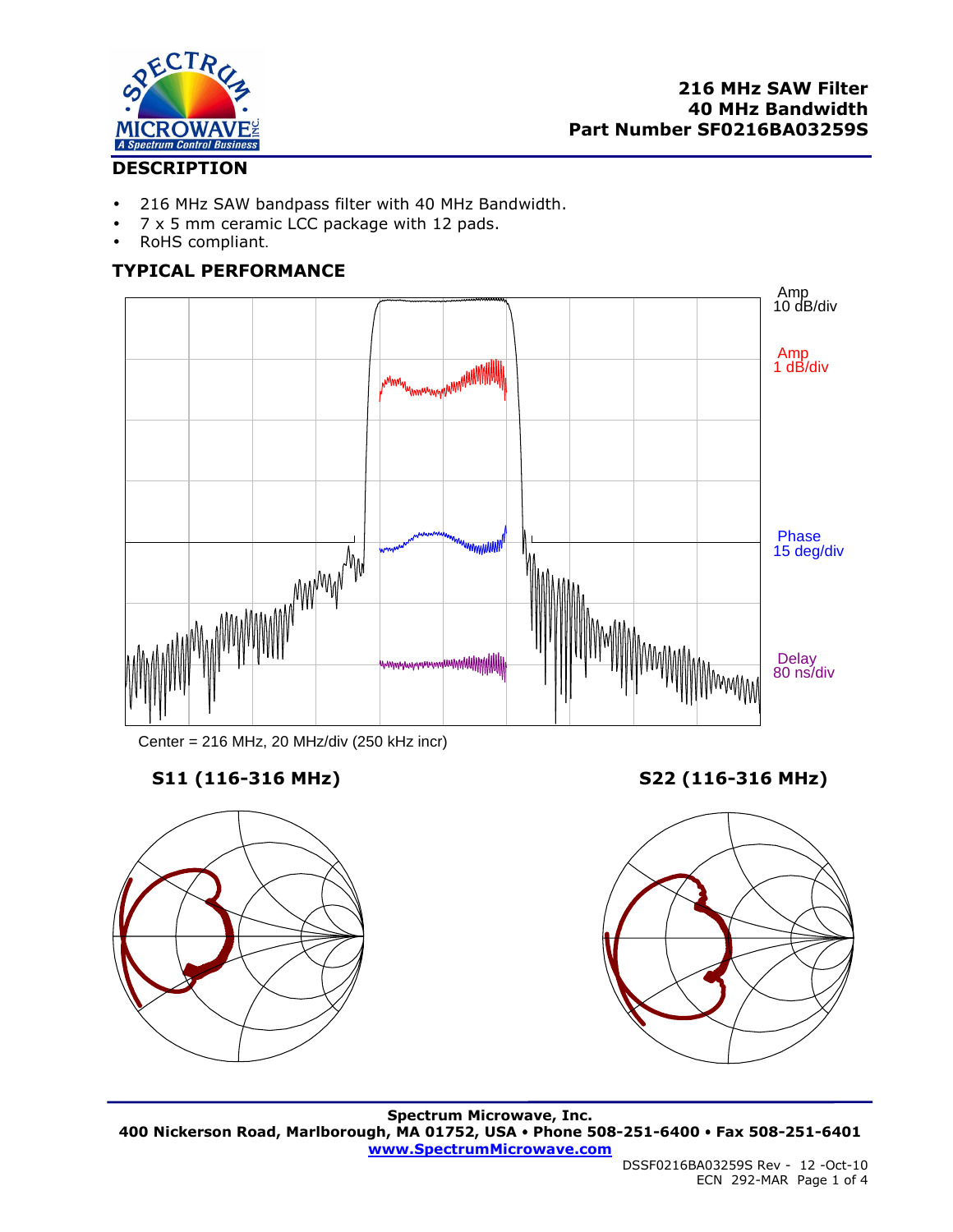

# **216 MHz SAW Filter 40 MHz Bandwidth Part Number SF0216BA03259S**

#### **SPECIFICATION**

| Parameter <sup>1</sup>                                      | Min                      | <b>Typ</b>     | <b>Max</b>               | <b>Units</b>   |
|-------------------------------------------------------------|--------------------------|----------------|--------------------------|----------------|
| Center Frequency, $(F_C)^T$                                 |                          | 216            |                          | MHz            |
| Minimum Insertion Loss <sup>4</sup>                         | $\blacksquare$           | 13.5           | 14                       | dB             |
| Absolute Delay                                              |                          | 0.65           |                          | <b>us</b>      |
| 1 dB bandwidth $2$                                          | 40                       | 41.1           | $\overline{\phantom{0}}$ | <b>MHz</b>     |
| 1 dB bandwidth <sup>2,3</sup>                               | 37                       | 41.1           |                          | <b>MHz</b>     |
| Lower 1 dB Frequency <sup>2</sup>                           | $\blacksquare$           | 195.52         | 196                      | <b>MHz</b>     |
| $\mathbf{2}$<br>Upper 1 dB Frequency                        | 236                      | 236.58         |                          | <b>MHz</b>     |
| 2,3<br>Lower 1 dB Frequency                                 |                          | 196.6          | 197.5                    | MHz            |
| Upper 1 dB Frequency $2,3$                                  | 234.5                    | 238.8          | $\overline{\phantom{0}}$ | MHz            |
| Lower 40 dB Frequency <sup>2</sup>                          | 188                      | 191.2          |                          | <b>MHz</b>     |
| Upper 40 dB Frequency <sup>2</sup>                          | $\overline{\phantom{a}}$ | 241.2          | 244                      | <b>MHz</b>     |
| 2,3<br>Lower 40 dB Frequency                                | 186                      | 191.2          |                          | <b>MHz</b>     |
| Upper 40 dB Frequency <sup>2,3</sup>                        |                          | 244.2          | 246                      | <b>MHz</b>     |
| Passband Ripple (Fc±20 MHz)                                 | $\overline{\phantom{0}}$ | 0.7            | $\mathbf{1}$             | dB p-p         |
| Phase Ripple (Fc±20 MHz)                                    |                          | $\overline{7}$ | 8                        | deg p-p        |
| Group Delay Ripple (Fc±20 MHz)                              | $\overline{\phantom{a}}$ | 40             | 80                       | ns p-p         |
| Passband Ripple (Fc±18.5 MHz) 3                             | $\overline{\phantom{0}}$ | 1.3            | 1.5                      | dB p-p         |
| Phase Ripple ( $Fc \pm 18.5$ MHz) $^3$                      | $\frac{1}{2}$            | 5              | 8                        | deg p-p        |
| 3<br>Group Delay Ripple (Fc±18.5 MHz)                       | $\overline{\phantom{a}}$ | 40             | 80                       | ns p-p         |
| $\overline{2}$<br>Stopband Rejection (116-188 MHz)          | 40                       | 45             |                          | dB             |
| $\overline{\mathbf{2}}$<br>Stopband Rejection (244-316 MHz) | 40                       | 45             | $\overline{\phantom{0}}$ | dB             |
| 2, 3<br>Stopband Rejection (116-186 MHz)                    | 40                       | 43             | $\overline{\phantom{0}}$ | dB             |
| 2, 3<br>Stopband Rejection (246-316 MHz)                    | 40                       | 43             | $\overline{\phantom{a}}$ | dB             |
| Second Harmonic Rejection <sup>2</sup>                      | 40                       | 42             |                          | dB             |
| Third Harmonic Rejection <sup>2</sup>                       | 43                       | >48            | $\overline{\phantom{a}}$ | dB             |
| Temperature Coefficient of Frequency                        | -86                      |                |                          | ppm/°C         |
| Source and Load Impedance                                   | 50                       |                |                          | ohms           |
| Ambient Temperature                                         | 42.5                     |                |                          | $\overline{C}$ |

## Notes: 1. Reference frequency at 42.5ºC; computed as mean of the 3 dB frequencies.

- 2. dB values are referenced to the insertion loss value.
- 3. Over a temperature range of -40ºC to 85ºC.
- 4. Insertion Loss limit is 14.5 dB above 55ºC.

# **MAXIMUM RATINGS**

| Parameter                     | MILL I | MEDS |     |
|-------------------------------|--------|------|-----|
| Storage Temperature Range     | -40    |      |     |
| Operating Temperature Range 1 |        |      |     |
| Input Power Level             | -      |      | dBm |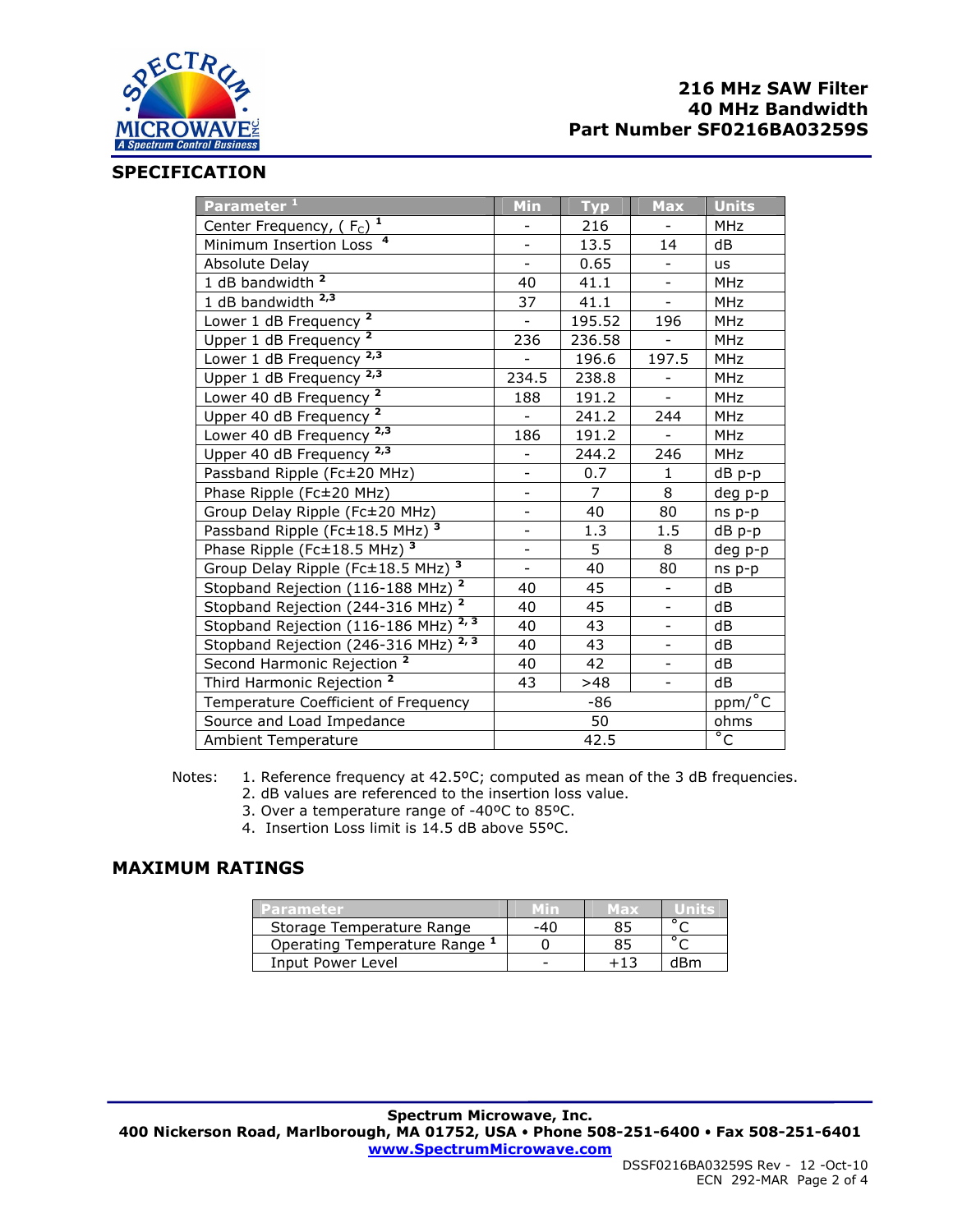

## **MATCHING CIRCUIT**



Ls1 = 56 nH, Cp1 = 27 pF, Ls2 = 56 nH, Cp2 = 24 pF

Notes:

- Recommend  $\pm$ 2% toleranced matching components. Typical inductor Q=40.
- Values shown are for reference only. Actual values are dependent upon board layout.





Package Material: Body: *Al2O3* ceramic Lid: *Kovar, Ni* plated Terminations: *Au* plating 1 µm min, over a 1.3-8.9 µm *Ni* plating

 $\overline{7}$ 

 $\overline{\mathbf{e}}$ 

 $\overline{9}$ 

# **PACKAGE OUTLINE SUGGESTED FOOTPRINT**



#### **Units:** mm

Tolerances are ±0.15 mm except for the overall length and width, which are nominal values.

#### **Pad Configuration:**

| Input:         | 12             |
|----------------|----------------|
| Input return:  | 10             |
| Output:        | 6              |
| Output return: | 4              |
| Ground:        | All other pads |

**Spectrum Microwave, Inc. 400 Nickerson Road, Marlborough, MA 01752, USA Phone 508-251-6400 Fax 508-251-6401 www.SpectrumMicrowave.com**